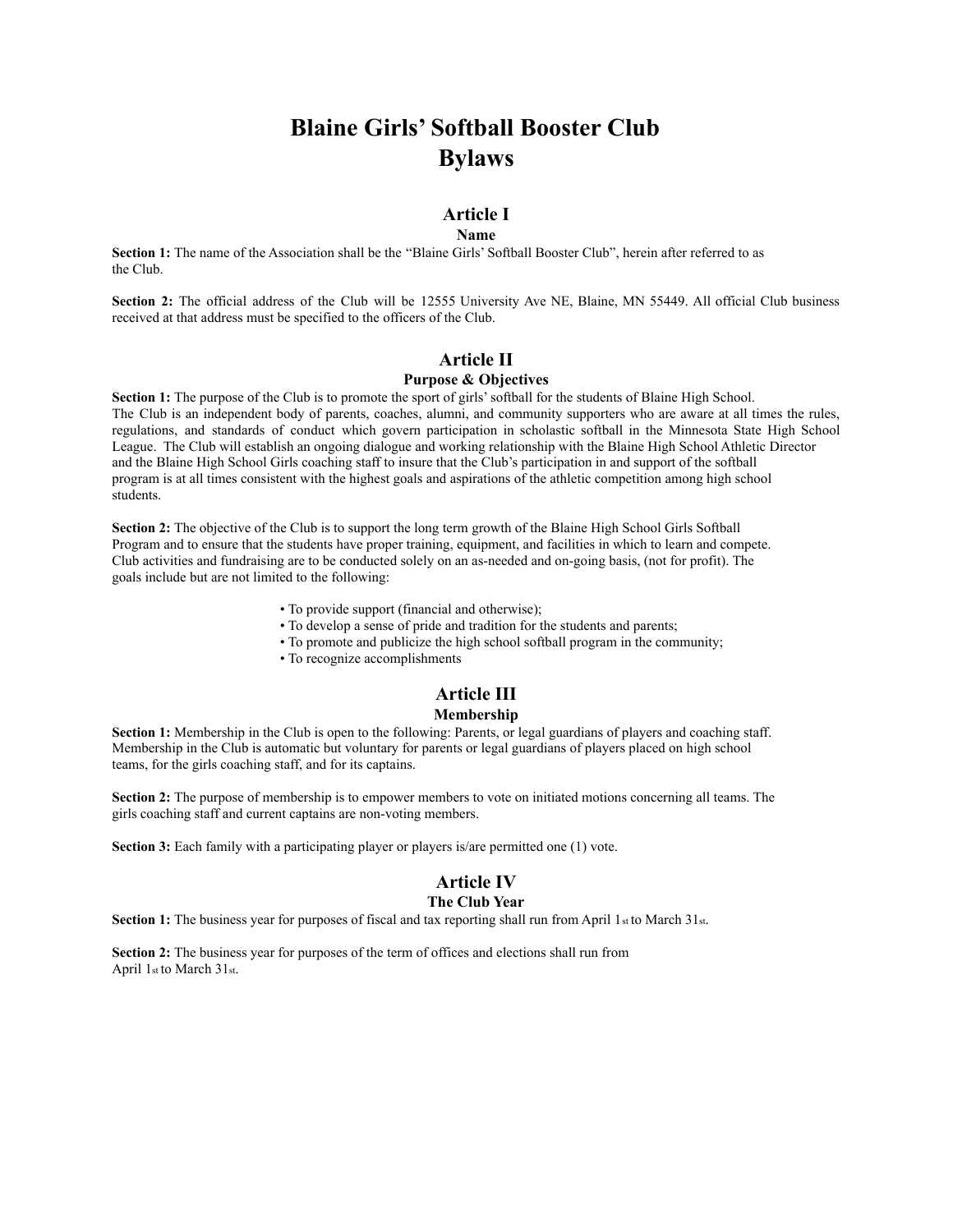## **Article V Officers and Directors**

## **Section 1:**

**A:** Officers – All officers shall be elected from the membership at its annual business meeting in October and shall hold office for one year, commencing on the 1st day of April. The officers shall consist of President, Vice President, Secretary and Treasurer. Officers may hold the same position for consecutive terms if re-elected.

**B:** Committee Directors – The Committee Directors shall be elected from the membership at its annual business meeting in October and shall hold office for one year.

**C:** Executive Board – The Officers and Directors combined shall constitute the Executive Board. Vacancies will be decided by special election. If there are two or more nominations, special election will be held by ballot. If there is only one nomination, President can make the appointment.

#### **Section 2:**

**A:** The President shall preside at all Blaine High School Girls Softball Booster Club meetings and shall perform other duties usually pertaining to the office of President. The President shall carry out the decisions of the general membership expressed by a majority vote of those present at vote. The President shall carry out decisions expressed by the majority of the Executive Board. The President shall vote only in the event there is a tie after a quorum is present. The President shall be authorized to direct the Treasurer to issue checks consistent with the budget (See Article IX). The President shall act as the liaison between the coaching staff, school administration, and the Club. The President must be a Junior's parent or guardian and can serve for one year only. All others positions can be held for more than one year by election.

**B:** The Vice President shall act as the President in the absence of the President and when so acting have the power and authority of the President. The Vice President shall be responsible for other duties as assigned.

**C:** The Secretary shall prepare and maintain full minutes of all meetings of the Executive Board and general membership meetings. The Secretary shall conduct and keep all correspondence of the Club, and perform such other duties that customarily pertain to the office of Secretary. The secretary will email a monthly newsletter and update mailing list and alumni player roster.

**D:** The Treasurer shall receive, deposit and give account of the current assets of the Club; have charge of all funds, securities and financial records of the Club; maintain appropriate records; make payments for all Club liabilities; submit a financial statement at each monthly Board meeting; submit a fiscal year-end statement and will be responsible for obtaining proper State, Federal and IRS approval of the 501(c) (3) Non-Profit Status. The Treasurer shall perform such other duties as usually pertain to the office of Treasurer.

**E:** The Committee directors shall be in charge of planning and organizing their own informational meetings for their specific committee.

- 1. Fundraising director
- 2. Tournament director: Responsible for the annual Blaine HS Softball Tournament
- 3. Event director: End of year party, FMSC, youth night, senior night
- 4. Field improvements/maintenance director:
- 5. Website director:

**F:** The Program Director shall be in charge of planning and organizing the Poster, Program, Memory Book and other duties as assigned.

**G:** The Advertising Director shall be in charge of planning and organizing advertising the program to the community and other duties as assigned.

**H:** The Purchasing Director shall be in charge of planning and organizing concessions for fundraisers and other duties as assigned.

**I:** The Fundraising Director shall be in charge of planning, organizing and finding new sources of revenue and other duties as assigned.

**J:** The Website Director shall be in charge of planning, organizing, and updating the club website and other duties as assigned.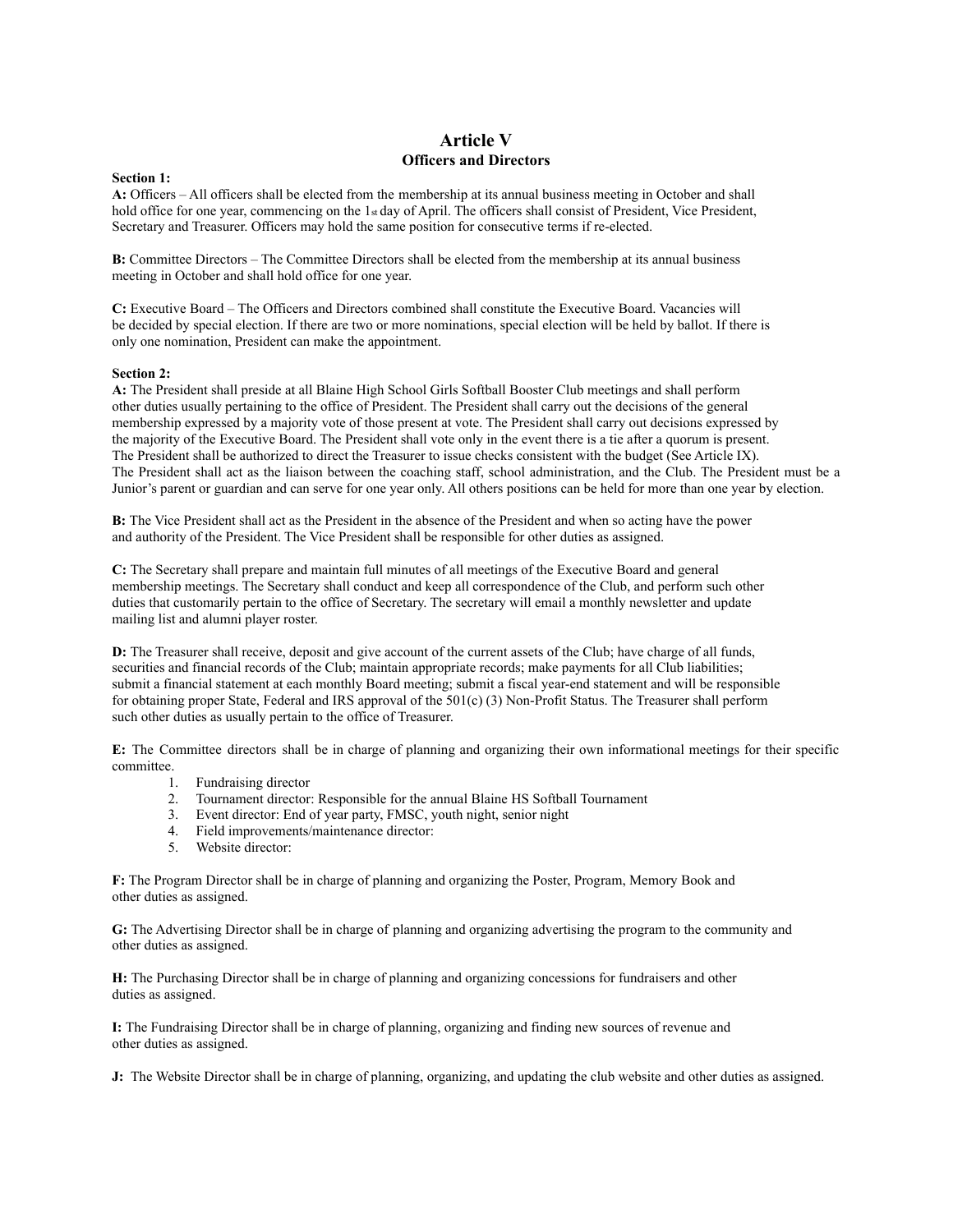#### **Section 3:**

**A:** Any officer or director may resign at any time by giving written notice of such resignation to the Secretary. Unless otherwise specified in such written notice, resignation shall take effect upon receipt thereof by the Executive Board of Directors, and the acceptance of such resignation shall not be necessary to make it effective.

**B:** Any elected officer or director may be removed by two-thirds (2/3) vote of the Executive Board of Directors, subject to any limitations imposed by law. The Secretary shall notify any officer or director who misses (3) consecutive regular meetings that their removal shall be automatically proposed and voted upon at the next Executive Board Meeting.

**C:** When a vacancy occurs in the office, the vacancy shall be filled as soon as possible by the majority voting members present (a quorum having been established) at the next scheduled business meeting. The individual elected shall hold office until the end of the term and may run for the same or other office for the next year.

## **Article VI**

#### **Nominations and Elections**

**Section 1:** Nominations to serve as an officer or director are to be accepted by the Executive Board at the January business meeting. All nominations must be accepted and consented by the nominees. Elections will take place immediately after nominations have ended.

**Section 2:** If there are two or more nominees for the same position, an election by ballot will take place at the general business meeting. A quorum having been established, election decisions shall be made by a majority vote of the voting members present at the general meeting.

**Section 3:** If there is one nominee unopposed for a position, the president shall deem the nominee duly elected at the general business meeting. No ballot election is necessary for a nominee unopposed.

## **Article VII**

### **Club Meetings**

**Section 1:** General membership meeting dates and times shall be determined by the Executive Board. One annual general business meeting shall be required for the purpose of the nomination and election of officers, and it shall be conducted in October. Written, electronic, or telephone notice of the time, place and purpose of special meetings shall be given 3-5 days prior to the scheduled meeting. A quorum is equal to one more than half of the Executive Board and is necessary for a motion to be passed. A quorum having been established, decisions shall be by majority vote of the voting members present at the general meeting.

**Section 2:** Executive Board meetings (Officers and Directors) shall be held 12 times per year or more as needed from April to March. No notice of these meetings is required. A quorum is equal to one more than half of the Executive Board and is necessary for a motion to be passed.

## **Article VIII**

## **Budget and Finance**

**Section 1:** The Club shall be empowered to receive, hold and expend funds on monies acquired by the organization to support Blaine High School Girls' Softball programs, provide such transferred property or funds are used for the purpose intended and the Club makes no financial claim or other interest in such property or funds (non-profit).

**Section 2:** No person shall serve the Club with compensation.

**Section 3:** All revenues of the Club will be used strictly to further the purpose of the Club in a manner consistent with the goals (see Article II, Section 2) and approved budget or the expressed wishes of the voting membership. In no event shall the revenues of the Club be used to pay, reimburse, or defray fines or penalties incurred by the Blaine High School coaching staff, Blaine High School Administration, Minnesota High School League, or State Boards of Education.

**Section 4:** An annual budget shall be prepared by the coaching staff and the Executive Committee. The budget shall be presented to the club for approval no later than the general business meeting in October.

**Section 5:** The President shall be authorized to direct the Treasurer to issue checks consistent with the budget which do not exceed \$1000.00 in accordance with the Executive Board approval. Amounts in excess of \$1000.00 shall be approved by a majority of voting membership present at vote.